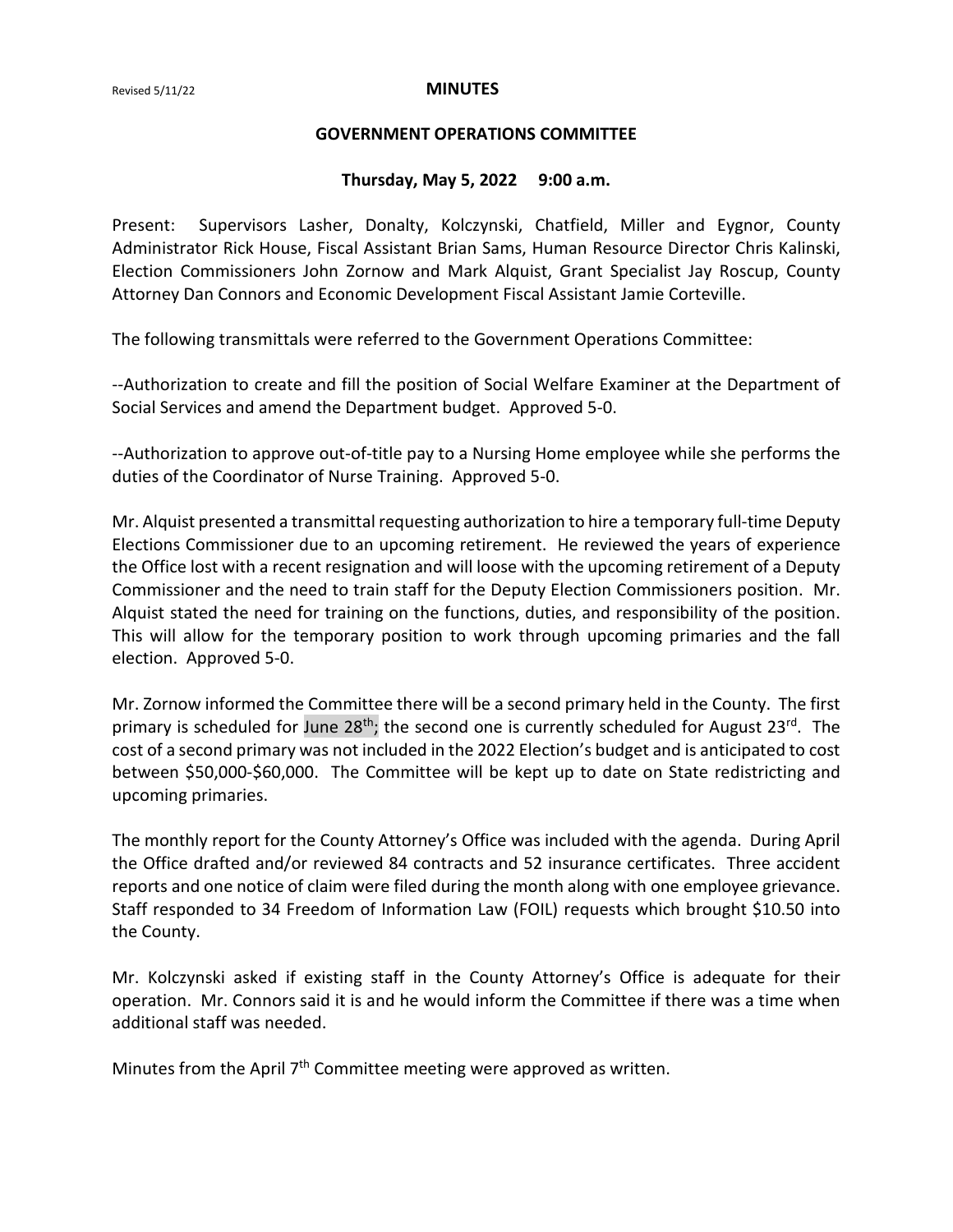# **PAGE 2**

Mr. Roscup informed the Committee applications for School Safety Grants have been submitted. He worked with the Sheriff's Office on these grant applications that have no matching cost.

Mr. Roscup invited Supervisors to the June 8<sup>th</sup> Community School Leaders Conference at the conference center at Wayne Finger Lakes BOCES in Newark. The event will provide an opportunity for the entire County—school representatives, municipal leaders and agencies that serve the public, to communicate to the private sector why they should invest in Wayne County. Mr. Roscup said business leaders from Rochester were invited to the event; along with individuals that often times seek out ways to financially help their community.

Supervisors were informed there is only a short period of time Federal Legislator's will remain in session, during this time grant funding may become available and will require a quick turnaround time for applications. Mr. Roscup asked for patients if last minute requestsfor grant applications come before the Board. Since the last meeting, Mr. Roscup provided technical support to the Director of the Wayne County Museum in completing two grant applications. One was just approved that will allow for improvements to the building's fire alarm system.

Mr. House updated Supervisors on activities in his Office since the last Committee meeting. Efforts continue to limit, or eliminate, Other Business and Rule 14 issues on the Board agenda. He wants all requests to be properly vetted before Board vote. Employees are very appreciative of the stipend the Board approved; however, retention and recruitment remain an issue in Wayne County and around the State.

Mr. House informed Supervisors, as a member of the NYSAC Board, he would be attending their June Conference. He met with Newark-Wayne Community Hospital administration, along with the County's Mental Health Director, to discuss the need to re-open the in-patient 16-bed psychiatric unit in the hospital. The discussions were good and a lot of information was brought to the table; however, there was no headway regarding re-opening the in-patient 16-bed psychiatric unit in the hospital. State representatives will attend the next meeting with the hospital. Mr. House noted a request will also be made to increase morgue space at Newark-Wayne.

Bargaining Union negotiations continue with Road Patrol and the Corrections Unit. Mr. Kolczynski questioned how the Department of Social Services is doing with maintaining their Case Worker staff. Mrs. Kalinski stated many County employees that have left employment in that area were of retirement age and leaving work for that reason. Mr. House noted the months of training needed to be a Case Worker in the Department of Social Survives. Efforts are underway to have the State provide regional and virtual training, opposed to having training in Albany for Case Workers.